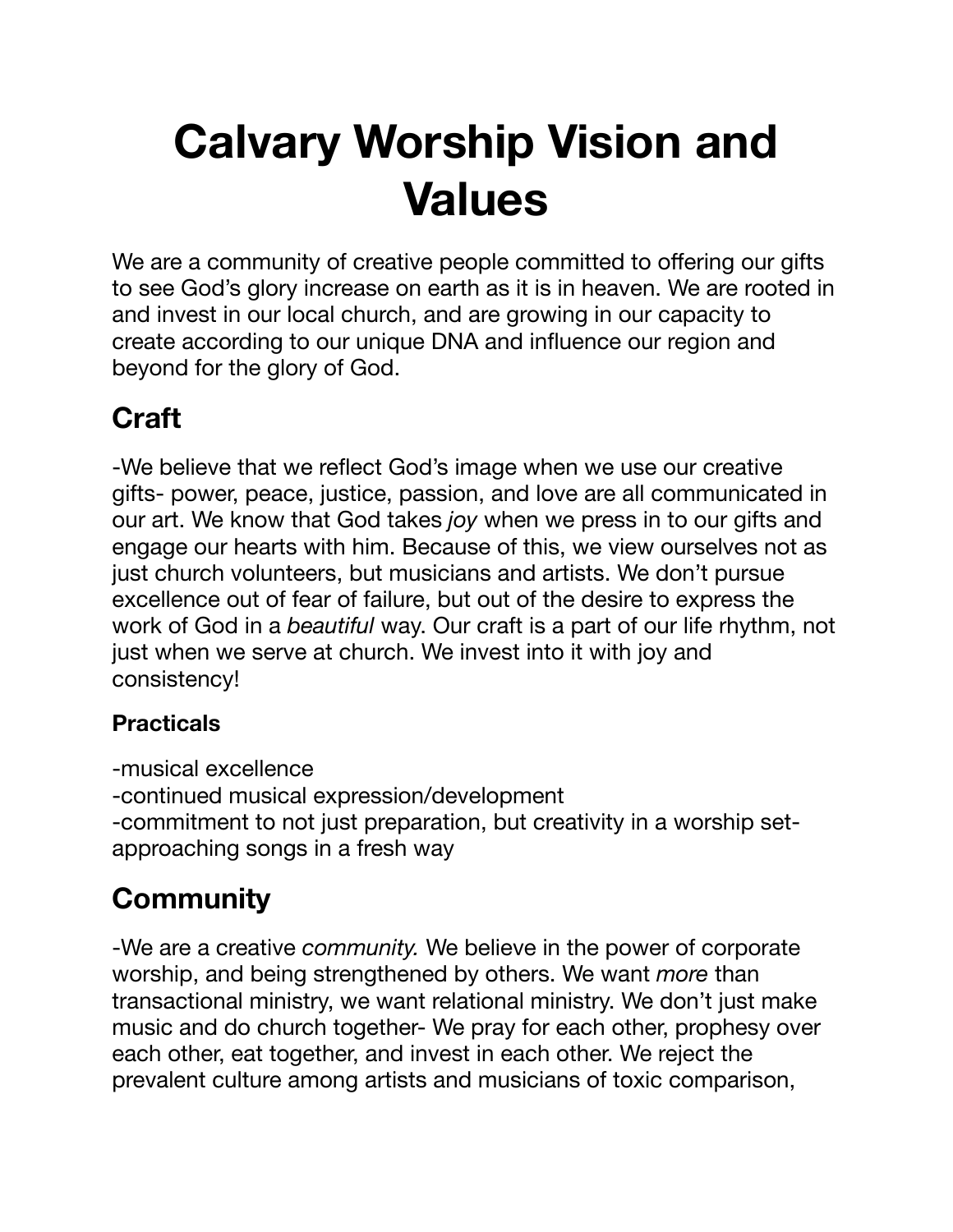and instead desire to champion each other and call out the deep gold in our giftings and lives.

#### **Practicals**

-6x a year community night mandatory- 1-2 passes -Regular church attendance

-Small groups encouraged!

### **Character**

-Our integrity testifies far more than our anointing or our gifting. We want our lives to be testimonies to the goodness of God. We want the person we present while we are on stage to be consistent with our weekly lives. We want the attention and the glory to go to Him. We know we are not perfect, and we are grateful for the grace of Jesus!

#### **Practicals**

-Carrying the love of Jesus into our workplaces and homes

-Refraining from abuse of drugs and alcohol

-Sexual purity (online and in the context of a relationship)

-Setting an example of worship in our congregation even when not leading.

-Prioritizing a deep personal walk with God, including engagement with scripture and prayer.

-Wearing appropriate attire while on stage - both men and women (no form fitting shirts without wearing an outer layer, no deep V-neck shirts, open skirts or dresses, shirts that you can lift your hands comfortably without showing midriff)

## **Commitment**

-We know that anything worth building takes both short term and long term investment. We set our eyes on the future, not just with our hearts, but with our actions. We commit to praying over the long term goals of our ministry, staying connected to our local church, and serving with excellence